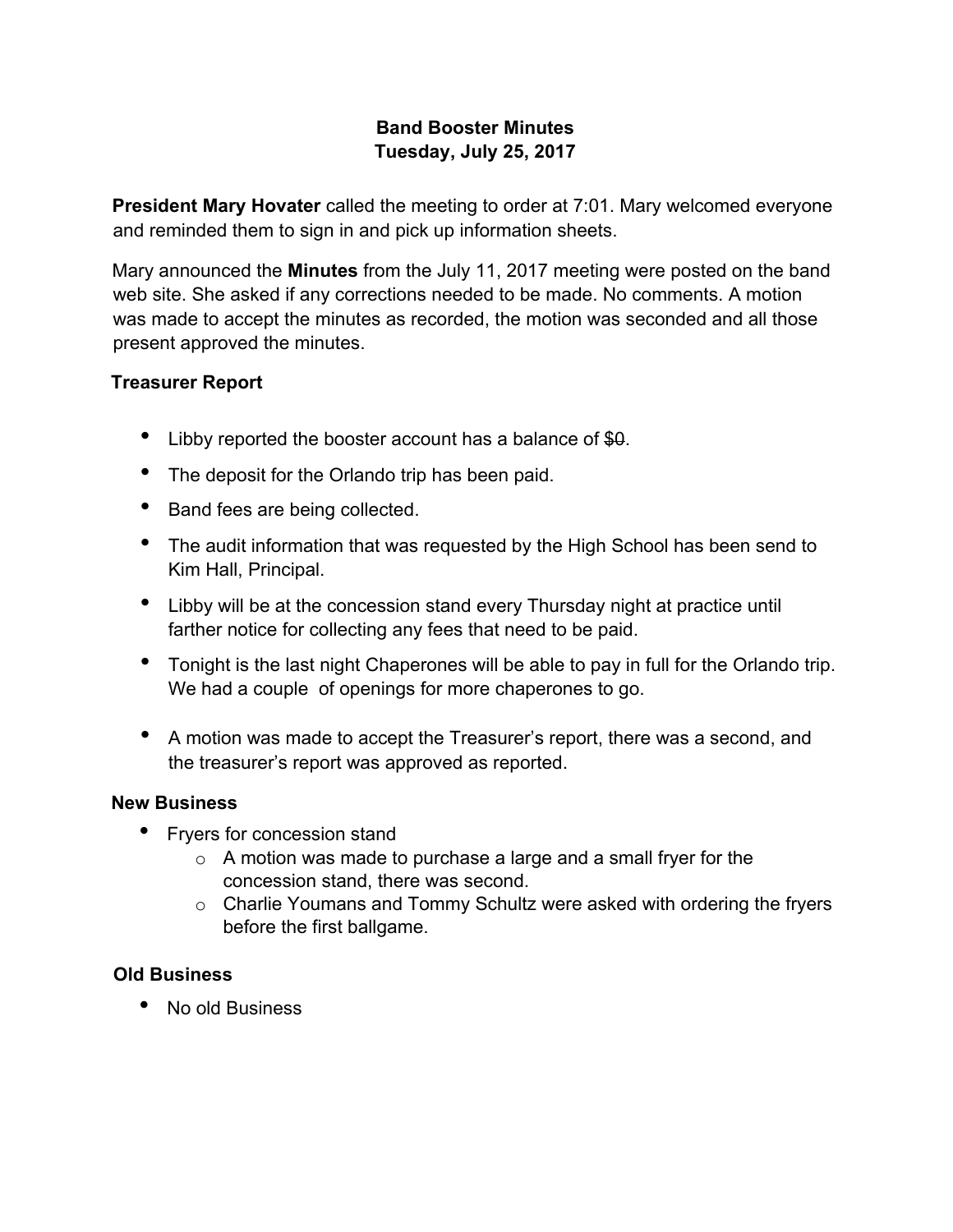#### **Mr. Smith**

- Reminded everyone to pick up a copy of the calendar hand out and that no changes have been made.
- **Band Pictures**
	- $\circ$  The full band and section pictures will be taken on August 11<sup>th</sup>, during 7<sup>th</sup> period.
	- $\circ$  Individual band member pictures will be made during the school year. The date will be announced later.
- The Fair Parade and Band Exhibition will be September 16<sup>th</sup> this year.

### • **Marching Completion**

- o The Band will be attending two Marching Completions this year, both are in the month of October.
	- ! Northeast Alabama Marching Invitational, and
	- **EXECUTE:** Jacksonville State Marching Southerners Contest

### • **Departure for distant Football games**

- o We will be leaving school early for some of the away games due to the longer travel times.
- o For these distant games, we need to plan to have meals (i.e. Chick-fil-a sandwich, chips, drink, and dessert) available for band members again this year.
- Next year the school may be placed in a new region so the football schedule might be changing next year.
- The Cullman High School Band Orlando Magic Kingdom Performance trip summary was handed out. We discussed the summary briefly.
- Explained the Remind 101 text system and requested that parents' pick up an information sheet and to please sign up for Remind 101.
- We had the best band camp rehearsal today. Mr. Smith was happy with how things were progressing.
- If anyone needs to contact Mr. Smith this week it may be hard, please text him and he will get back to you as soon as he can during this week.

### **Mary**

• Thanks for everyone for signing up to help with water during all the band practices.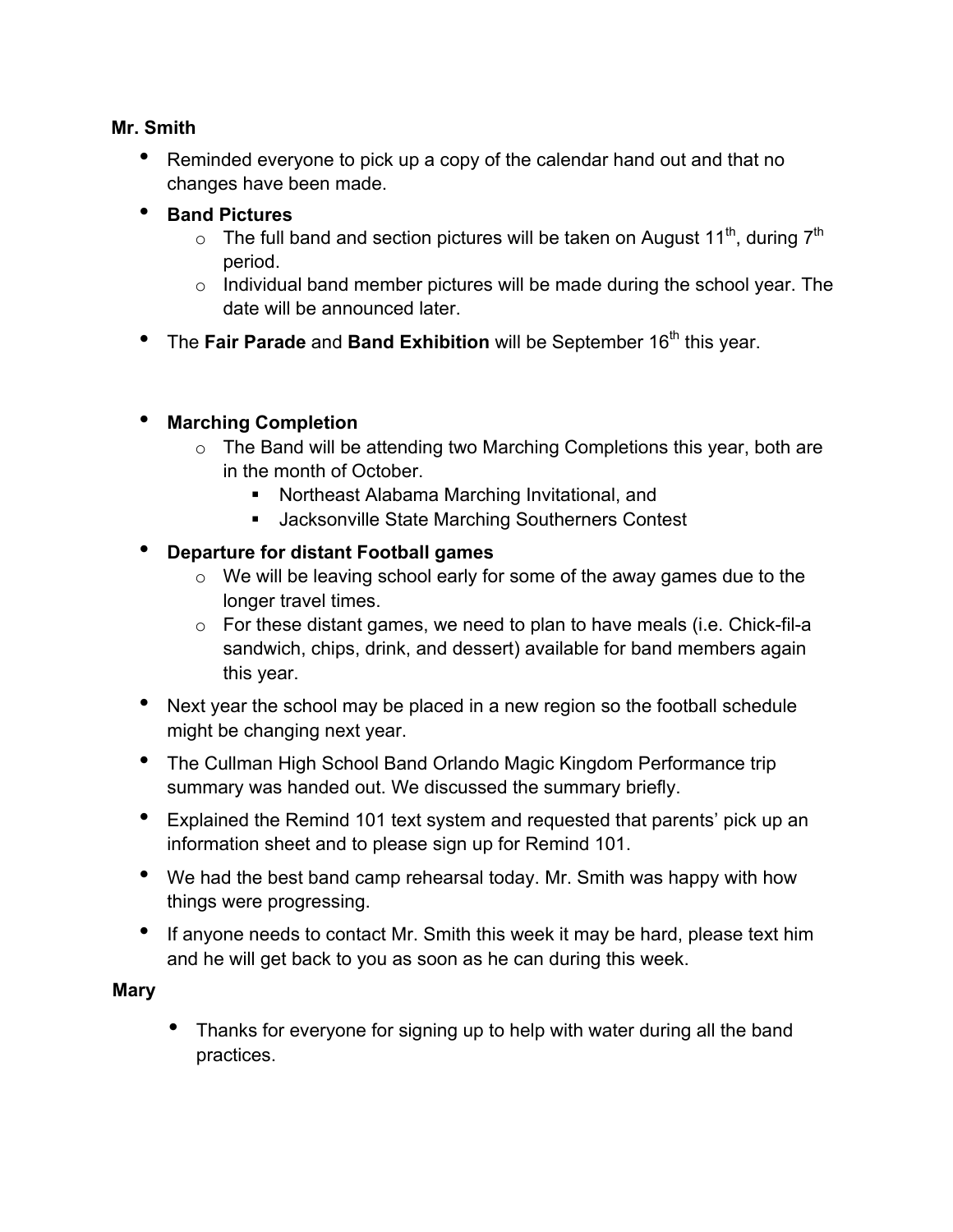- o Joe and Judy Hayden will be at the concession stand to unlock the door 15 to 20 minutes before each band practice.
- The yearly band ice cream social at the end of band camp will be July 28. Please sign up to help and bring ice cream.
- Moe's Southwestern Grill has been providing Gatorade for the week of band camp. So, if you go to Moe's please make sure you let them know how much you appreciated them donating the Gatorade.
- **Senior Recognition Night** we will need more volunteers to help work concessions and chaperone, because the parents of Seniors will be on the field and taking part in the program that night.
- Please sign up for trash pickup after home games. Your child will get points if you participate, but make sure to sign-up after helping. Maximum points for trash pickup is achieved after helping at two events. This means everyone needs to participate at least twice.
- **Fundraisers Swamp John's**
	- o We will be having a Swamp John Fundraiser on July 27, from 3:00 to 6:00 PM at the Festhalle.
- **Fundraisers - Band Cards**
	- o Band cards were handed out this week during band camp.
	- o The envelopes contain the first 25 band cards, and a list of dates and times that Mary and Judy will be at the concession stand taking up money for cards and handing out additional cards.
	- o The High School Band will be selling band cards through September  $5<sup>th</sup>$
	- o Everyone please try to sell as many cards as you can. The sale of the cards helps pay for your child's Orlando trip along with other band expenses.
	- o For each band card sold a student will get 80% toward their Orlando trip and the band gets the other 20%. A student must sell 103 cards to cover their trip in full.
	- $\circ$  Walmart has not let the band know if cards can be sold in the front of their stores, yet. Mary will post on line if times will be available to signup and sell cards at Walmart.

### • **Fundraisers – Concessions**

o We will be having a training section in the concession stand on August 24th, during Thursday night's band practice. If you would like to help in the concession stand, please plan on participating.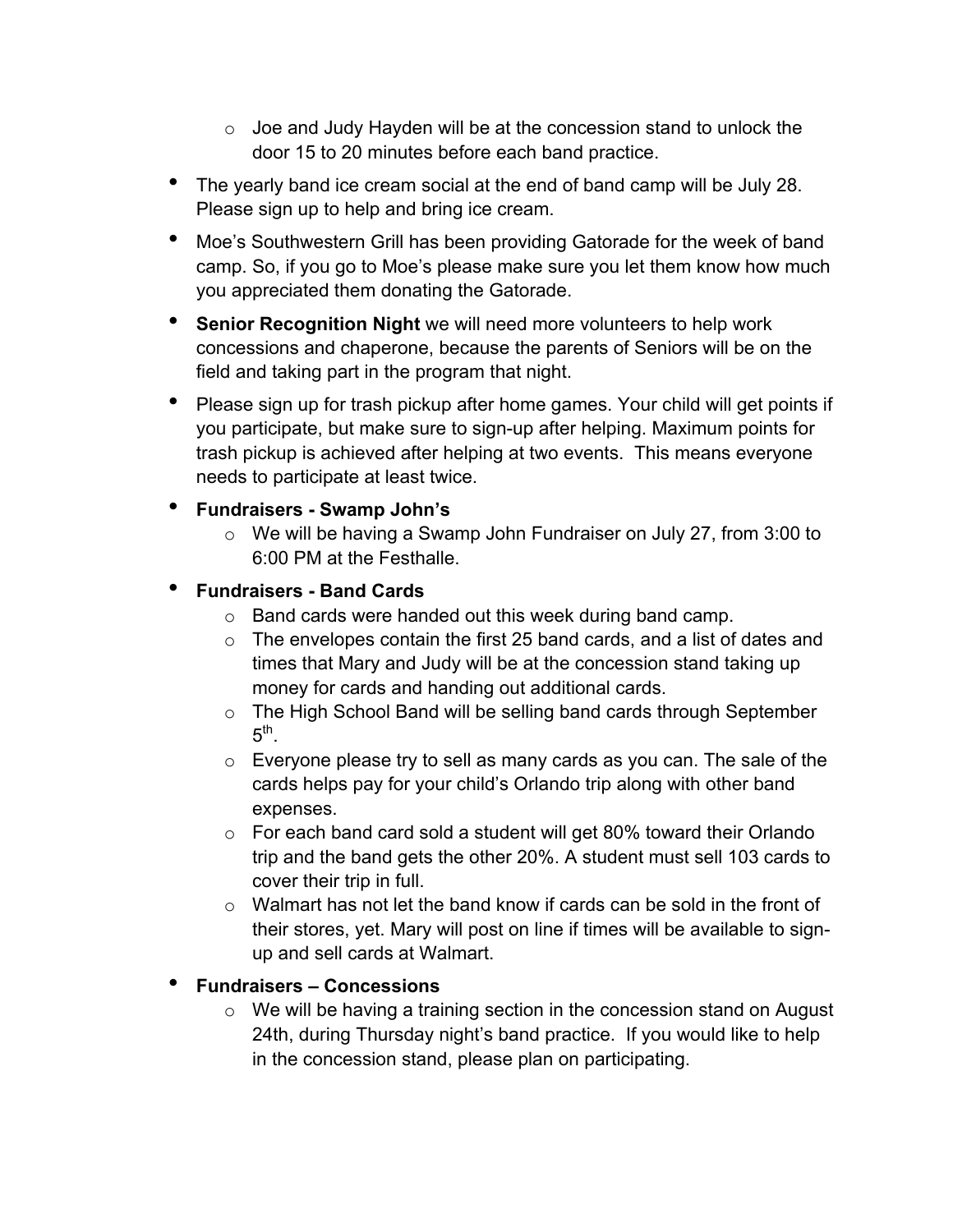- $\circ$  Inventory was taken in the pride store. We will be having some of the popular items that were sold this past year in the store.
- Pocket calendars will be passed out at the next boosters meeting that have the dates of all events for the band throughout the year.

#### **Pit Crew**

• John Sisk still needs more parents to sign up for the pit crew.

#### **Chaperones**

- Jackie Burnham let everyone know that we need chaperones for all home and away games, competition, and any trips that the band will be taking this year. We will be taking three buses this year. So please see Jackie Burnham or Iris Slayton and let them know if you would like to help, it is a lot of work and we have a lot of fun.
- Jackie told everyone that most of the away games will require leaving earlier, due to the distance. Please be sure and check the departure times.
- Mr. Smith will be posting the departure times in a text message, please watch for the text, and be at the school early enough to assist with departure.
- We need help in the stands for both home and away games. We need parents to assist with the following:
	- o Pre-game: Roll-out the mats, the band sit on.
	- o During-game: Hand-out water, when it rains, hand-out ponchos.
	- o After halftime show: Take up the plumes once the entire band has left the field.
	- o Post-game: Roll-up the mats.
- We need all the help we can get from the band parents. Thanks for everything that you do.

### **Uniforms**

- Leslie Pruitt let everyone know that we have started handing out the band uniforms to the percussion and the freshman. We will hand out the remaining uniforms tomorrow to the other band members.
- We will be trying a new system of leaving the uniforms in the band room this year and NOT having students take their uniform home. We plan to have arrangements made for the uniforms to be taken to the cleaners a couple of times during the year. The band members will only need to take shoes, socks, and gloves home each week.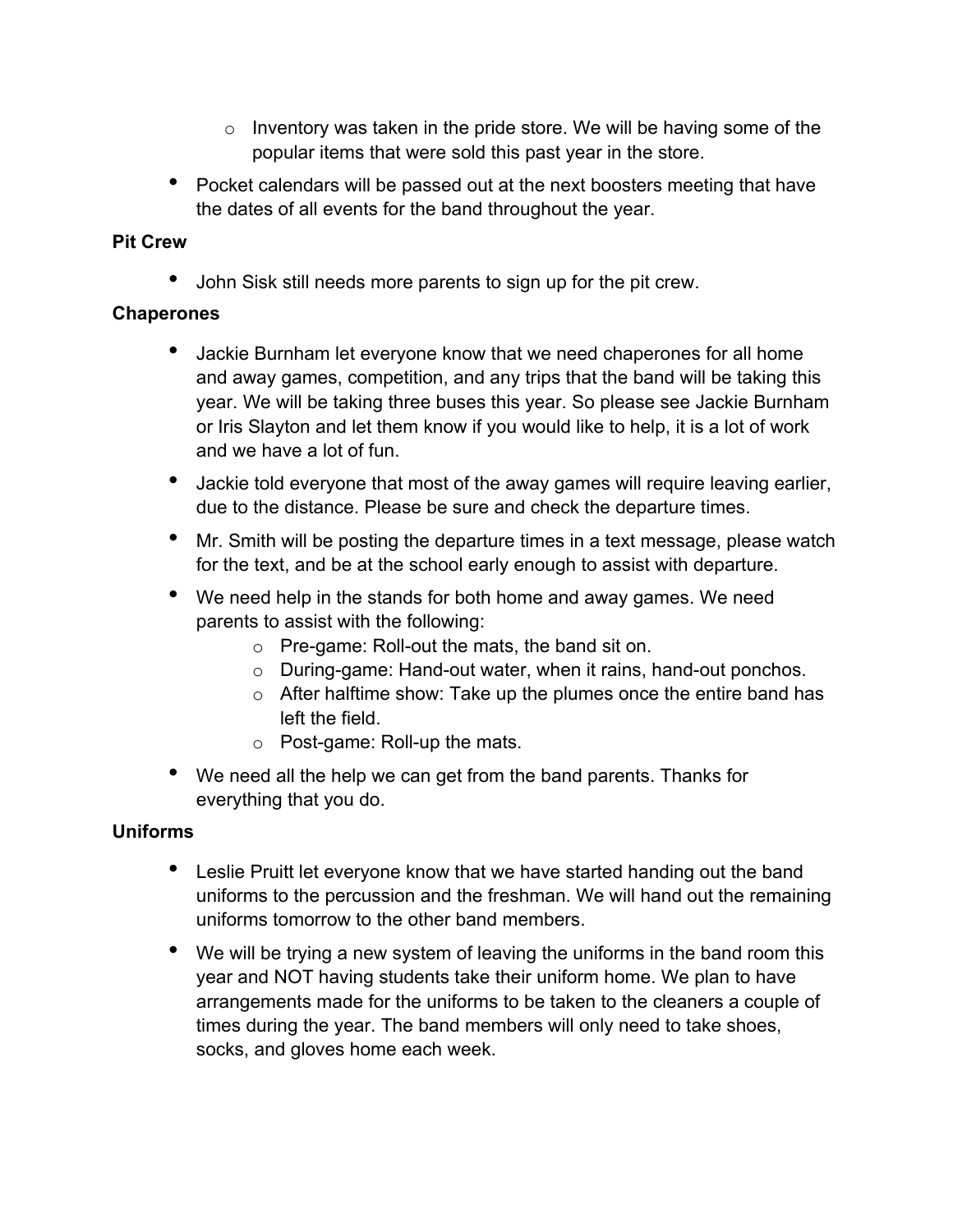- Fees will be adjusted after we have talked with the cleaners about the cost of cleaning the uniforms.
- We will be getting rolling racks to take the band jackets to the away games.

## **Public Relations**

• No reports

## **Equipment**

No reports

## **Dance line**

• No reports

# **Color Guard**

• No reports

# **Majorettes**

No reports

# **Mrs. Bean**

- Welcomed all new parents and requested they sign up for Remind 101.
- Band camp is going great this week.
- We will be having the Beginner Instrument meeting on September the  $7<sup>th</sup>$ .
- Thanks to Julie Smith, April Robertson, Nadine Jenkins, Sherry Krassick, and Leslie Pruitt for all their hard work in the uniform department.
- Pictures will be taken on Friday on the last day of band camp.
- The Middle School Band will be attending the High School Ice Cream Social and watching the high school band perform.
- Please remember to turn in picture ads this week for the football programs.
- There will be three Middle School home games this year. The games are August 29<sup>th</sup>, September 16<sup>th</sup>, and October 5<sup>th</sup>.
- November 3<sup>rd</sup> will be the Spectrum field trip to the University of Alabama to see the Million Dollar Band.
- $\bullet$  The fair parade will be September 16<sup>th</sup> and the Exhibition will be the same afternoon at the High School Stadium.
- Please remember to save your box tops.